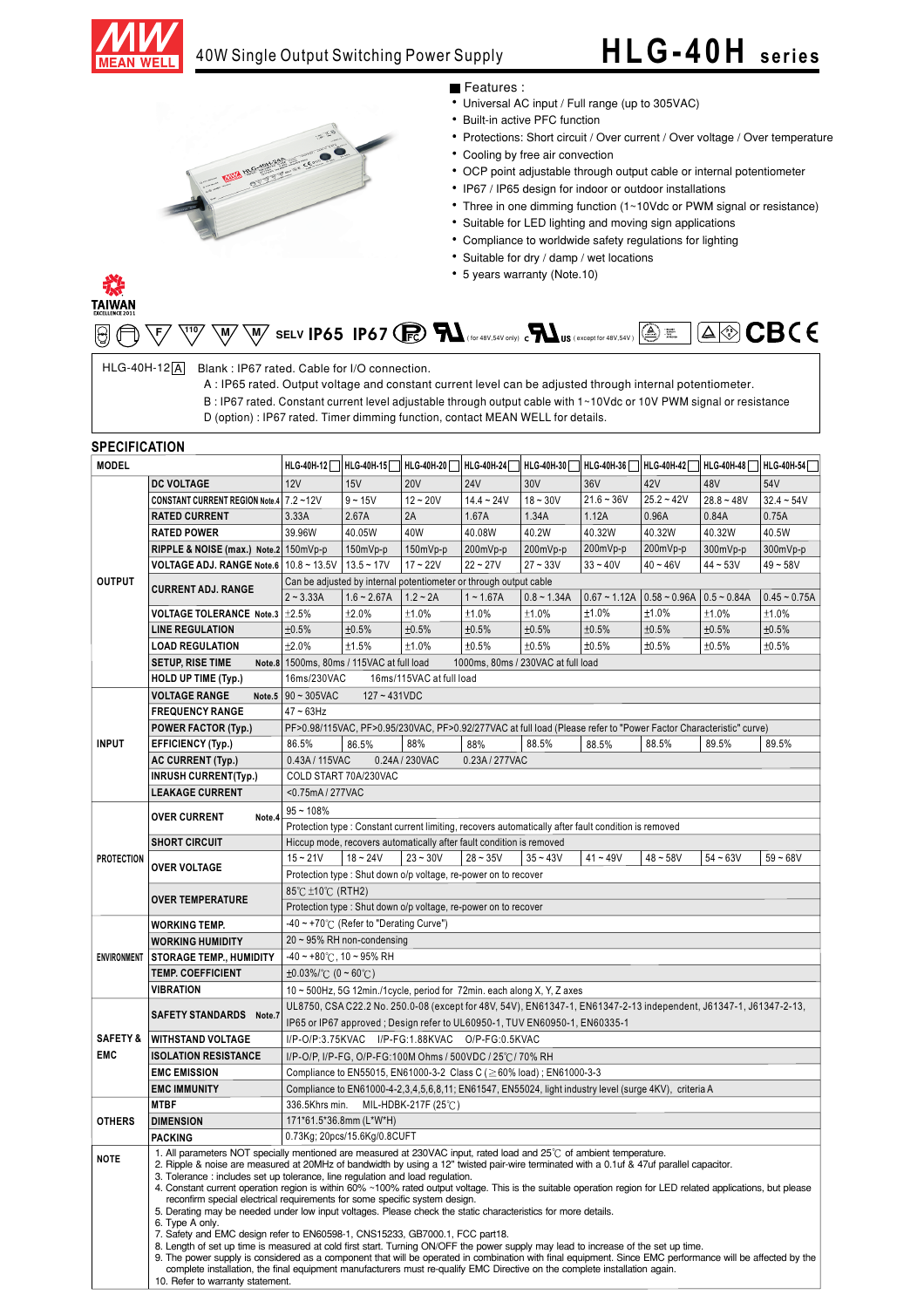

# 40W Single Output Switching Power Supply **HLG -40H seri es**

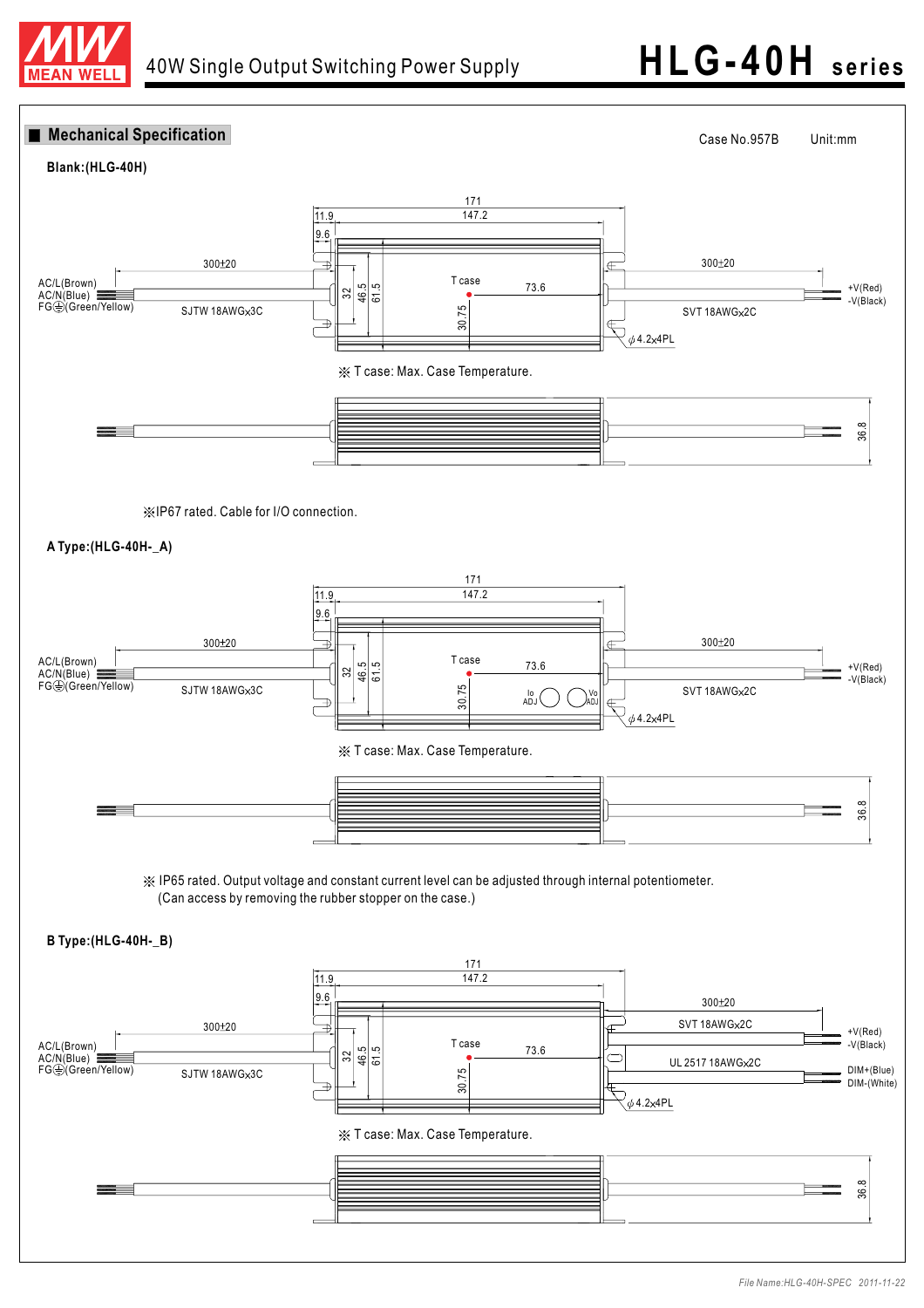

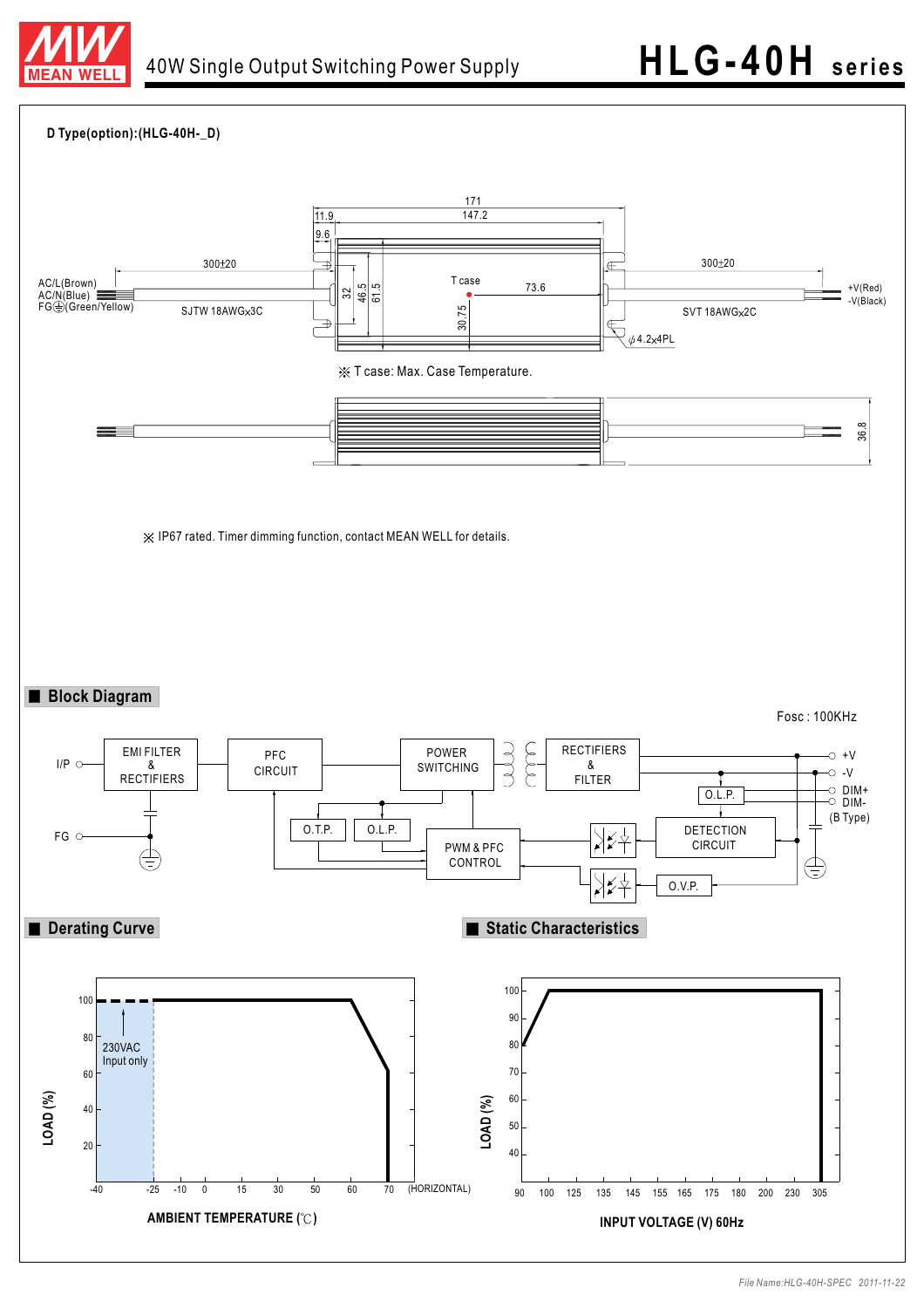

**Power Factor Characteristic** 



### **EFFICIENCY vs LOAD (48V Model)**

HLG-40H series possess superior working efficiency that up to 89.5% can be reached in field applications.



### **DRIVING METHODS OF LED MODULE**

There are two major kinds of LED drive method "direct drive" and "with LED driver".

A typical LED power supply may either work in "constant voltage mode (CV) or constant current mode (CC)" to drive the LEDs. Mean Well's LED power supply with CV+ CC characteristic can be operated at both CV mode (with LED driver, at area (A) and CC mode (direct drive, at area (B).

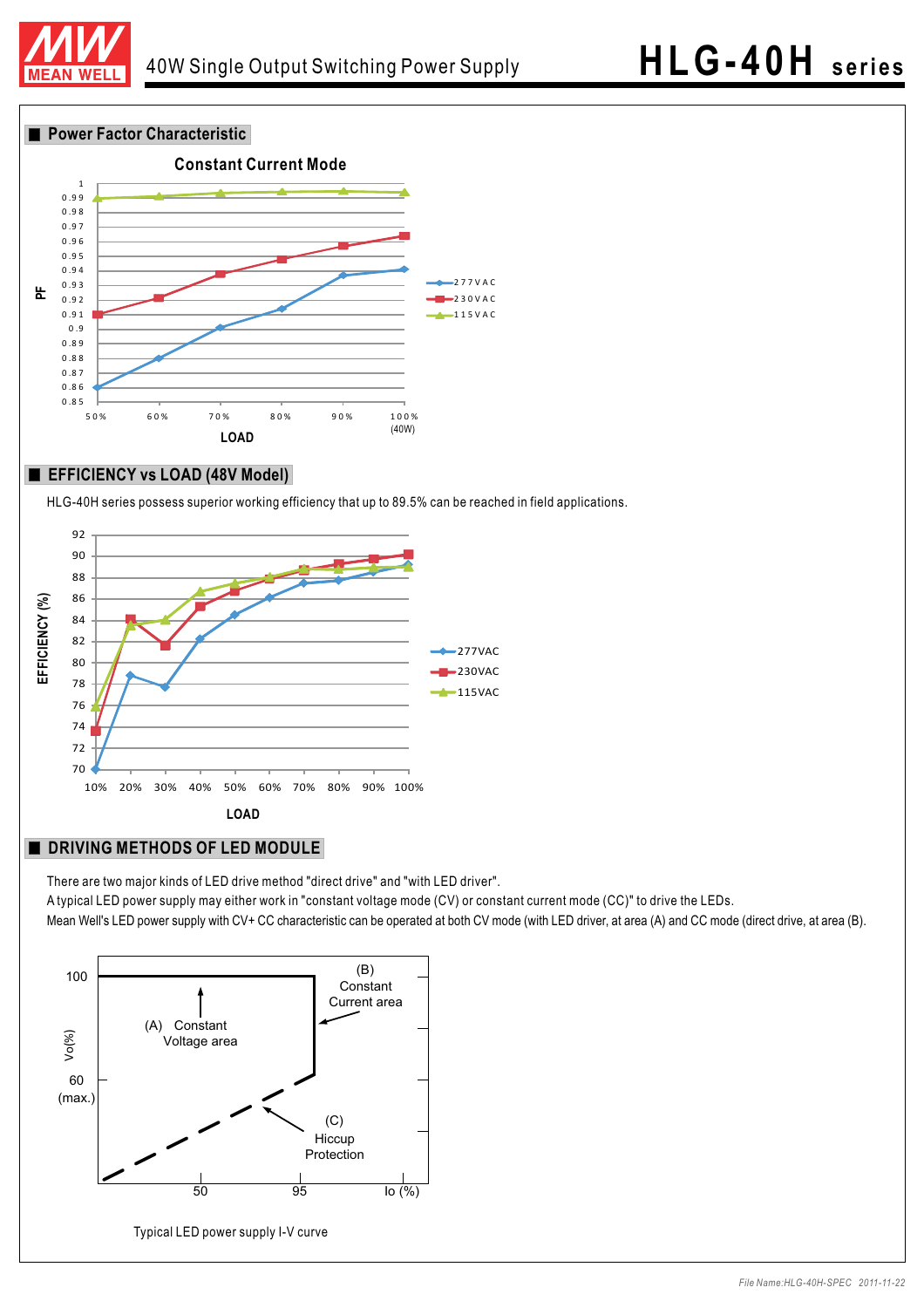

### **DIMMING OPERATION**



Built-in 3 in 1 dimming function, IP67 rated. Output constant current level can be adjusted through output cable by connecting a resistance or 1 ~ 10Vdc or 10V PWM signal between DIM+ and DIM-.

 $\frac{1}{2}$  Please DO NOT connect "DIM-" to "-V".

Reference resistance value for output current adjustment (Typical)

| Resistance<br>value                                                                                 | Single driver                                                                 | 10K $\Omega$ | $20K\Omega$ | $30K\Omega$ | 40K $\Omega$ | 50K $\Omega$ | $60K\Omega$ | $70K\Omega$ | 80K $\Omega$ | 90K $\Omega$                                                                             | 100K $\Omega$ | <b>OPEN</b> |
|-----------------------------------------------------------------------------------------------------|-------------------------------------------------------------------------------|--------------|-------------|-------------|--------------|--------------|-------------|-------------|--------------|------------------------------------------------------------------------------------------|---------------|-------------|
|                                                                                                     | Multiple drivers<br>(N=driver quantity for synchronized<br>dimming operation) |              |             |             |              |              |             |             |              | 10KΩ/N   20KΩ/N   30KΩ/N   40KΩ/N   50KΩ/N   60KΩ/N   70KΩ/N   80KΩ/N   90KΩ/N   100KΩ/N |               | -----       |
| Percentage of rated current                                                                         |                                                                               | 10%          | 20%         | 30%         | 40%          | 50%          | 60%         | 70%         | 80%          | 90%                                                                                      | 100%          | 95%~105%    |
| $\angle$ 1 ~ 10V dimming function for output current adjustment (Typical)                           |                                                                               |              |             |             |              |              |             |             |              |                                                                                          |               |             |
| Dimming value                                                                                       |                                                                               | 1V           | 2V          | 3V          | 4V           | 5V           | 6V          | 7V          | 8V           | 9V                                                                                       | 10V           | <b>OPEN</b> |
| Percentage of rated current                                                                         |                                                                               | 10%          | 20%         | 30%         | 40%          | 50%          | 60%         | 70%         | 80%          | 90%                                                                                      | 100%          | 95%~105%    |
| $\angle$ 10V PWM signal for output current adjustment (Typical): Frequency range :100Hz $\sim$ 3KHz |                                                                               |              |             |             |              |              |             |             |              |                                                                                          |               |             |
| Duty value                                                                                          |                                                                               | 10%          | 20%         | 30%         | 40%          | 50%          | 60%         | 70%         | 80%          | 90%                                                                                      | 100%          | <b>OPEN</b> |
| Percentage of rated current                                                                         |                                                                               | 10%          | 20%         | 30%         | 40%          | 50%          | 60%         | 70%         | 80%          | 90%                                                                                      | 100%          | 95%~105%    |

Using the built-in dimming function on B-type model can't turn the lighting fixture totally dark. Please refer to the connection method below to achieve 0% brightness of the lighting fixture connecting to the LED power supply unit.

Dimming connection diagram for turning the lighting fixture ON/OFF :



Using a switch and relay can turn ON/OFF the lighting fixture.

1. Output constant current level can be adjusted through output cable by connecting a resistance or 1~10Vdc or 10V PWM signal between DIM+ and DIM-. 2.The LED lighting fixture can be turned ON/OFF by the switch.